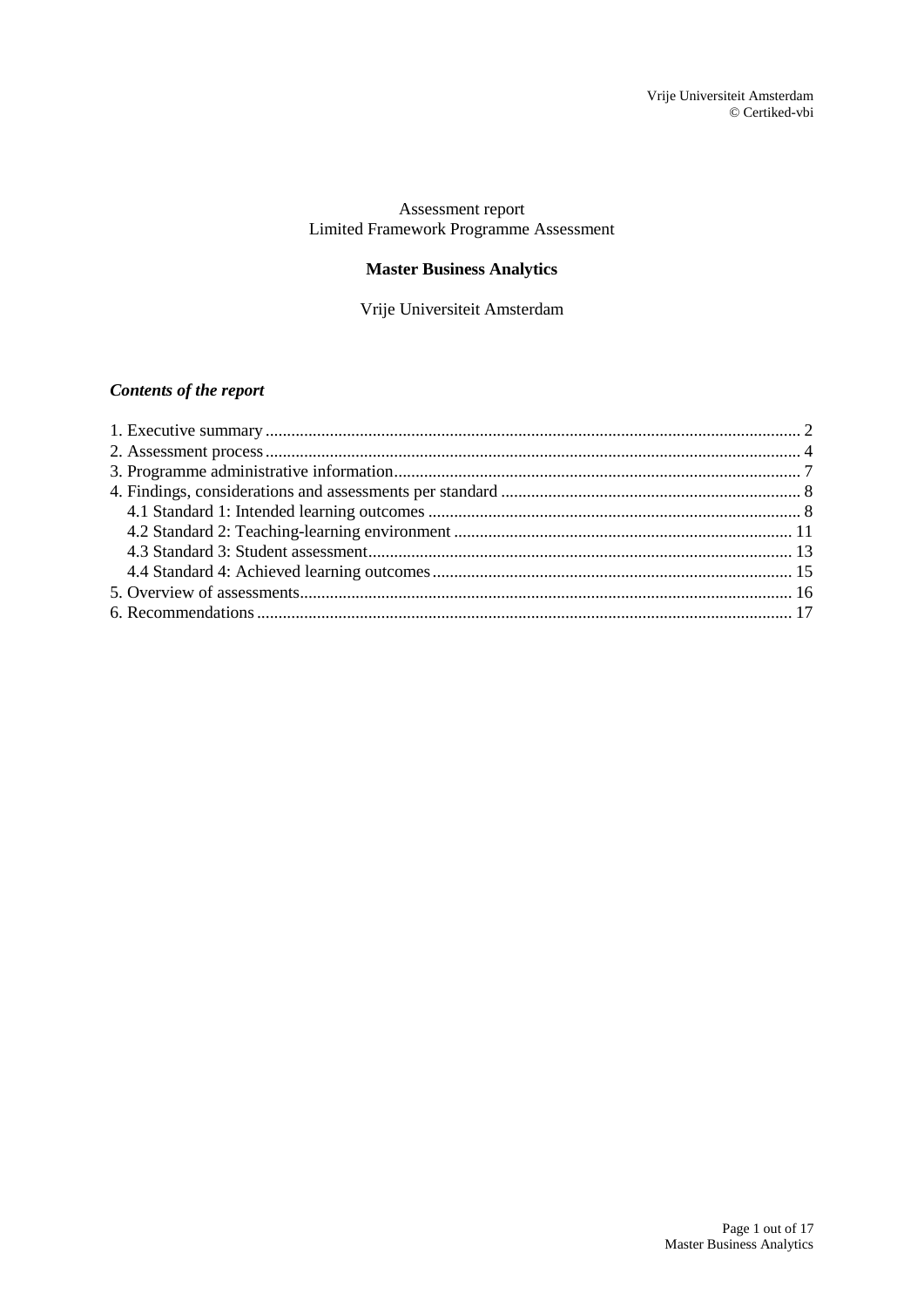## <span id="page-1-0"></span>**1. Executive summary**

In this executive summary, the panel presents the main considerations which led to the assessment of the quality of the Master Business Analytics programme of Vrije Universiteit Amsterdam. The programme was assessed according to the standards of the limited framework, as laid down in the NVAO Assessment framework for the higher education accreditation system of the Netherlands, published on 20 December 2016 (Staatscourant nr. 69458).

The panel is positive about the programme objectives to educate students in profound understanding of and scientific insights in data science and business analytics in order to address practical quantitative problems in organisations. The panel supports that students are trained in research skills and academic skills.

The panel considers the Domain-Specific Framework of Reference to be an appropriate description of the mathematics discipline and of the standards and requirements graduates of both bachelor and master programme have to meet. The panel welcomes the efforts of the joint Mathematics programmes in the Netherlands to have drafted this Framework. The objectives and intended learning outcomes of this programme meet the Framework, but the panel finds it important to specify more clearly the relations between the business analytics domain and the mathematics discipline in the Framework. The panel advises to add ethical awareness to the intended learning outcomes, as specified in the Framework.

The panel approves of the three tracks being offered in the programme and of the full-time and dualprogramme study modes in the programme. These options allow students to tailor the programme to their preferences and to combine study and work.

The programme intentions to educate students for positions in the non-academic, professional field or, in some cases, to proceed to PhD trajectories are supported by the panel.

The intended learning outcomes of the programme correspond to the programme objectives. These intended learning outcomes are in accordance with the master level.

The influx of students is appropriate. The programme admission requirements and procedures are adequate. The panel is positive about hbo-students being allowed to take the pre-master programme.

The curriculum of the programme matches the intended learning outcomes. The panel regards the curriculum to be appropriate, students being taught advanced subjects in the fields of mathematics or computer science and being taught to apply this knowledge and these skills to address quantitative problems in organisations. The programme introduces students clearly to the professional dimensions of the subjects taught. The panel suggests to maintain and, where required, strengthen the relations with research. The panel recommends to reinforce the subject of ethics in the curriculum.

The staff members in the programme have solid research backgrounds in the fields they are lecturing in and are motivated teachers. Their educational capabilities are up to standard. The panel notes the appreciation of lecturers by students. The panel is positive about the strong relations between the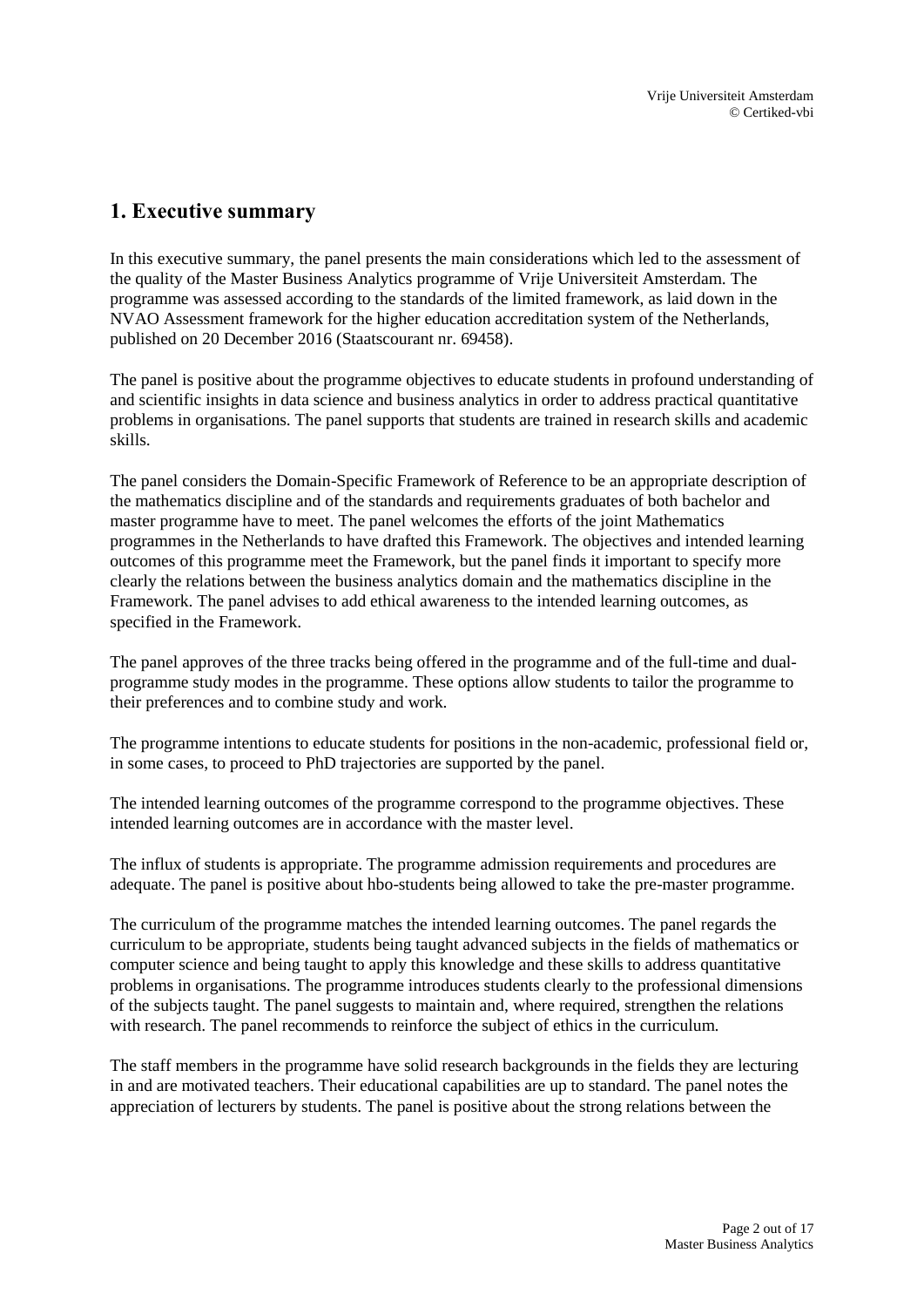Departments and the Faculty cooperating in the programme. As the work load of lecturers is rather challenging, the panel welcomes extra staff being recruited.

The educational concept and the study methods adopted in the programme are effective. The panel applauds the intensive and effective study guidance by the study advisor. The panel considers the material facilities for the programme to be satisfactory, in particular after the relocation to the new building. The student success rates of the programme are adequate.

The examinations and assessment rules and regulations of the programme are in line with Vrije Universiteit Amsterdam and Faculty of Science policies. The panel is positive about the position and the activities of the Examination board. The panel considers the measures taken by the programme to assure the quality of examinations and assessments to be appropriate. The rules for awarding dualprogramme students credits for study-related activities in organisations are sound. The quality control of the Mastermath examinations is up to standard.

The panel approves of the examination methods adopted by the programme. The examination methods are consistent with the goals of the courses. The processes of marking examinations are adequate. The policies to curtail any effects of free-riding are appropriate.

Students are offered appropriate supervision in the Master projects. The assessment procedures are up to standard, involving two examiners assessing the work separately and on the basis of assessment scoring forms. The panel, however, advises to add more extensive arguments to substantiate the assessments of the Master projects.

The examinations of the courses are of adequate level. The panel assesses the Master projects to be satisfactory. The quality of the projects varies. The panel supports the grades awarded to the projects. No Master projects were found to be unsatisfactory.

The panel is convinced the programme graduates have reached the intended learning outcomes of the programme. The graduates are well prepared for the professional field. Programme graduates find appropriate positions close to their graduation date.

The panel that conducted the assessment of the Master Business Analytics programme of Vrije Universiteit Amsterdam assesses this programme to meet the standards of the limited framework, as laid down in the NVAO Assessment framework for the higher education accreditation system of the Netherlands, judging the programme to be *satisfactory*. Therefore, the panel recommends NVAO to accredit this programme.

Rotterdam, 30 September 2019

Prof. dr. ir. O.J. Boxma drs. W. Vercouteren (panel chair) (panel secretary)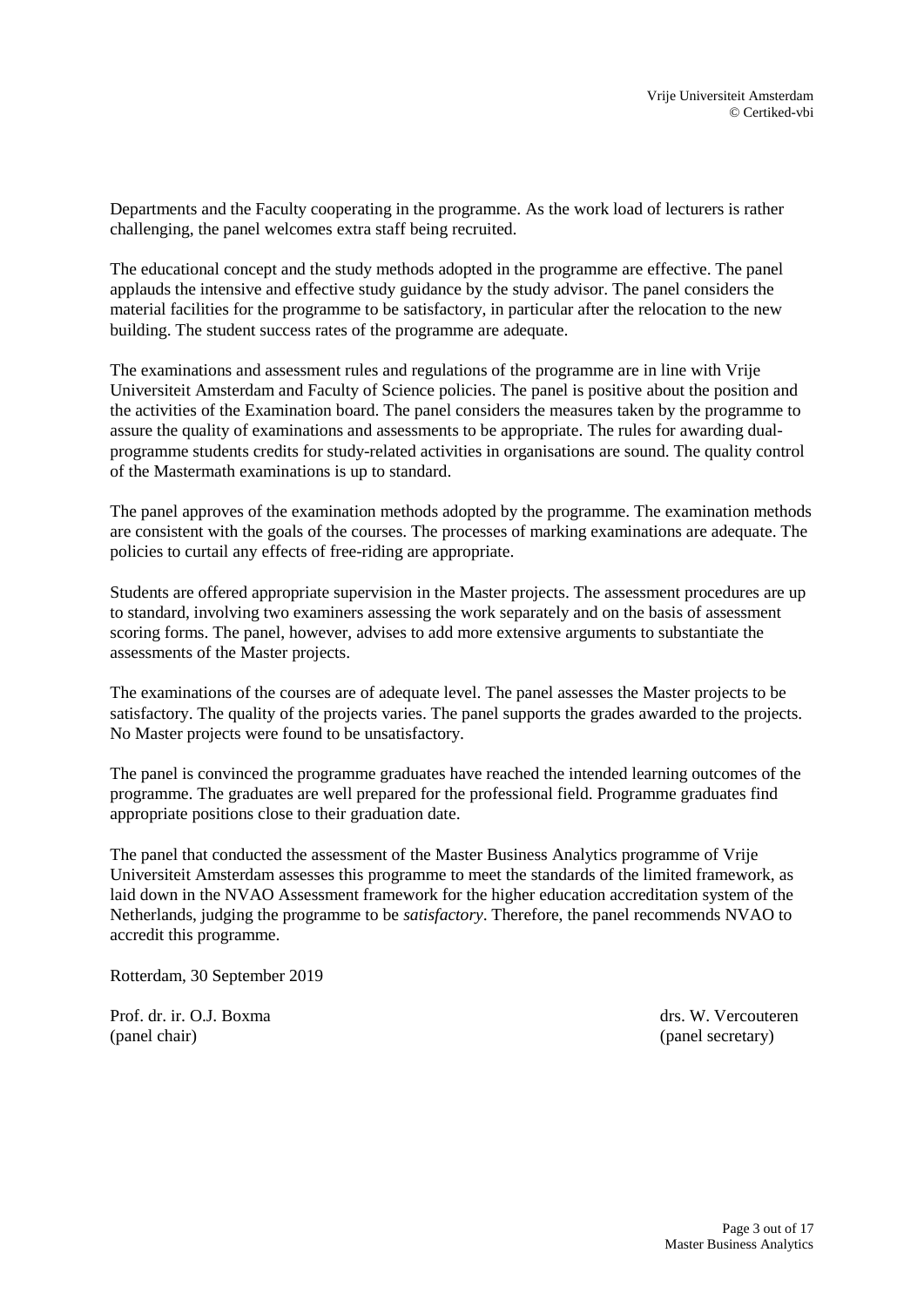## <span id="page-3-0"></span>**2. Assessment process**

The evaluation agency Certiked VBI received the request by Vrije Universiteit Amsterdam to support the limited framework programme assessment process for the Master Business Analytics programme of this University. The objective of the programme assessment process was to assess whether the programme conforms to the standards of the limited framework, as laid down in the NVAO Assessment framework for the higher education accreditation system of the Netherlands, published on 20 December 2016 (Staatscourant nr. 69458).

Management of the programmes in the assessment cluster WO Wiskunde convened to discuss the assessment panel composition and to draft the list of candidates. The panel composition for this assessment has been based upon these considerations.

Having conferred with Vrije Universiteit Amsterdam programme management, Certiked invited candidate panel members to sit on the assessment panel. The panel members agreed to do so. The panel composition was as follows:

- Prof. dr. ir. O.J. Boxma, full professor Stochastic Operations Research, Eindhoven University of Technology (panel chair);
- Prof. dr. R.H. Kaenders, full professor Mathematics and its Education, University of Bonn, Germany (panel member);
- Prof. dr. D. van Straten, full professor Algebraic Geometry, Johannes Gutenberg University Mainz, Germany (panel member);
- **Dr. ir. H.J. Prins, manager Research & Development, Maritime Research Institute the** Netherlands (panel member);
- Drs. J. Poppelaars, senior manager, practice leader Advanced Analytics, BearingPoint (panel member);
- S.R. den Breeijen MSc, recently graduated student Master Mathematics, Radboud University Nijmegen (student member).

On behalf of Certiked, drs. W. Vercouteren served as the process coordinator and secretary in the assessment process.

All panel members and the secretary confirmed in writing being impartial with regard to the programme to be assessed and observing the rules of confidentiality. Having obtained the authorisation by the University, Certiked requested the approval of NVAO of the proposed panel to conduct the assessment. NVAO have given their approval.

To prepare the assessment process, the process coordinator convened with management of the programme to discuss the planning of the activities in preparation of the site visit. The site visit schedule was also discussed. In addition, the outline of the self-assessment report and the subjects to be addressed in this report were part of the discussion.

In the course of the process preparing for the site visit, programme management and the Certiked process coordinator had contact to fine-tune the process. The activities prior to the site visit have been performed as planned. Programme management approved the site visit schedule.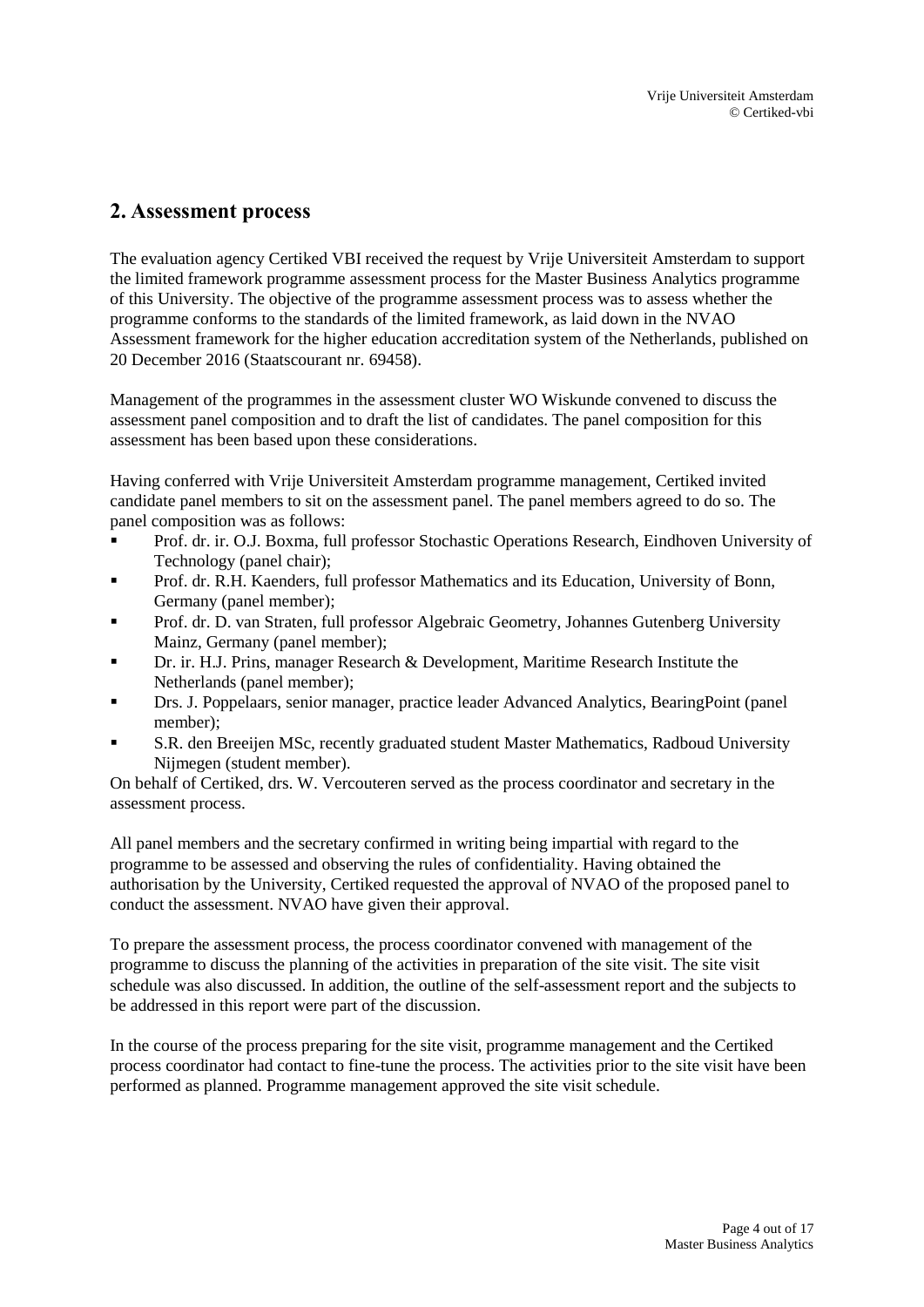Well in advance of the site visit date, programme management sent the list of final projects of graduates of the programme of the most recent years. Acting on behalf of the assessment panel, the process coordinator selected the final projects of fifteen graduates from these years. The grade distribution in the selection was conform to the grade distribution in the list, sent by programme management. The study modes of the programme were covered in the selection.

The panel chair and the panel members were sent in time the self-assessment report of the programme, including appendices. In the self-assessment report, the student chapter was included. In addition, the expert panel members were forwarded a number of theses of the programme graduates, these theses being part of the selection made by the process coordinator.

Before the site visit date, the assessment panel chair and the process coordinator met to discuss the self-assessment report to be provided by programme management, the procedures regarding the assessment process and the site visit schedule. In this meeting, the profile of panel chairs of NVAO was discussed as well. The panel chair was comprehensively informed about the competencies, listed in the profile.

Being informed by the process coordinator, all panel members sent in their preliminary findings, based on the self-assessment report and the final projects studied, and a number of questions to be put to the programme representatives on the day of the site visit. The panel secretary summarised this information, compiling a list of questions, which served as a starting point for the discussions with the programme representatives during the site visit.

Shortly before the site visit date, the panel met to go over the preliminary findings concerning the quality of the programme. During this meeting, the preliminary findings of the panel members, including those about the theses were discussed. The procedures to be adopted during the site visit, including the questions to be put to the programme representatives on the basis of the list compiled, were discussed as well.

On 17 June 2019, the panel conducted the site visit on the Vrije Universiteit Amsterdam campus. The site visit schedule was as planned. In a number of separate sessions, the panel was given the opportunity to meet with Faculty Board representatives, programme management, Examination board members, lecturers and final projects examiners, students, and alumni and professional field representatives.

In a closed session near the end of the site visit, the panel considered every one of the findings, weighed the considerations and arrived at conclusions with regard to the quality of the programme. At the end of the site visit, the panel chair presented a broad outline of the considerations and conclusions to programme representatives.

Clearly separated from the process of the programme assessment, the assessment panel members and programme representatives met to conduct the development dialogue, with the objective to discuss future developments of the programme.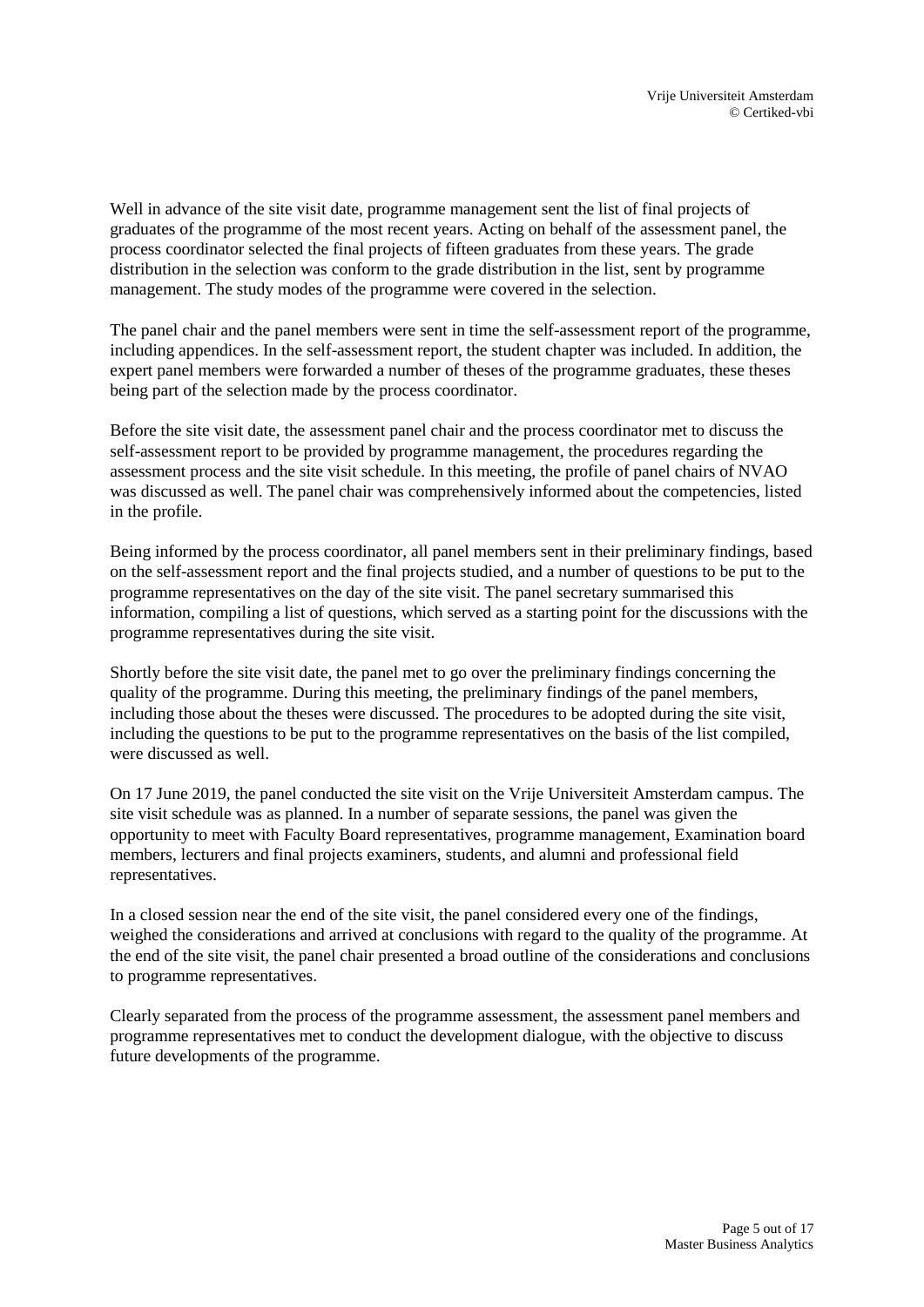The assessment draft report was finalised by the secretary, having taken into account the findings and considerations of the panel. The draft report was sent to the panel members, who studied it and made a number of changes. Thereupon, the secretary edited the final report. This report was presented to programme management to be corrected for factual inaccuracies. Programme management were given two weeks to respond. Having been corrected for these factual inaccuracies, the Certiked bureau sent the report to the University Board to accompany their request for re-accreditation of this programme.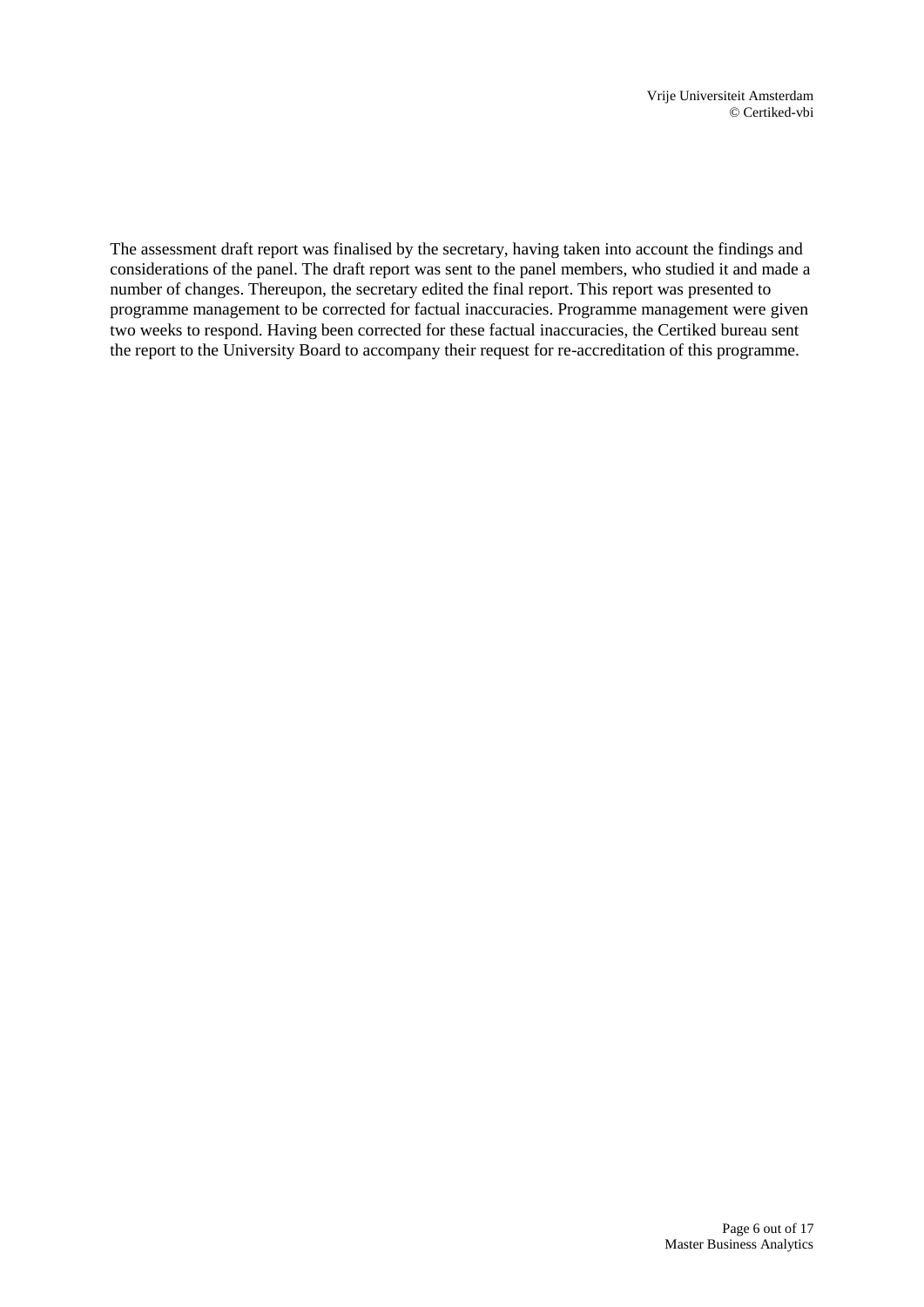# <span id="page-6-0"></span>**3. Programme administrative information**

| Name programme in CROHO: M Business Analytics |                              |
|-----------------------------------------------|------------------------------|
| Orientation, level programme: Academic Master |                              |
| Grade:                                        | MSc                          |
| Number of credits:                            | 120 EC                       |
| Specialisations:                              | None                         |
| Location:                                     | Amsterdam                    |
| Mode of study:                                | Full-time, dual-programme    |
| Language of instruction:                      | English                      |
| <b>Registration in CROHO:</b>                 | 21PL-66856                   |
| Name of institution:                          | Vrije Universiteit Amsterdam |

Status of institution: Government-funded

Institution's quality assurance: Approved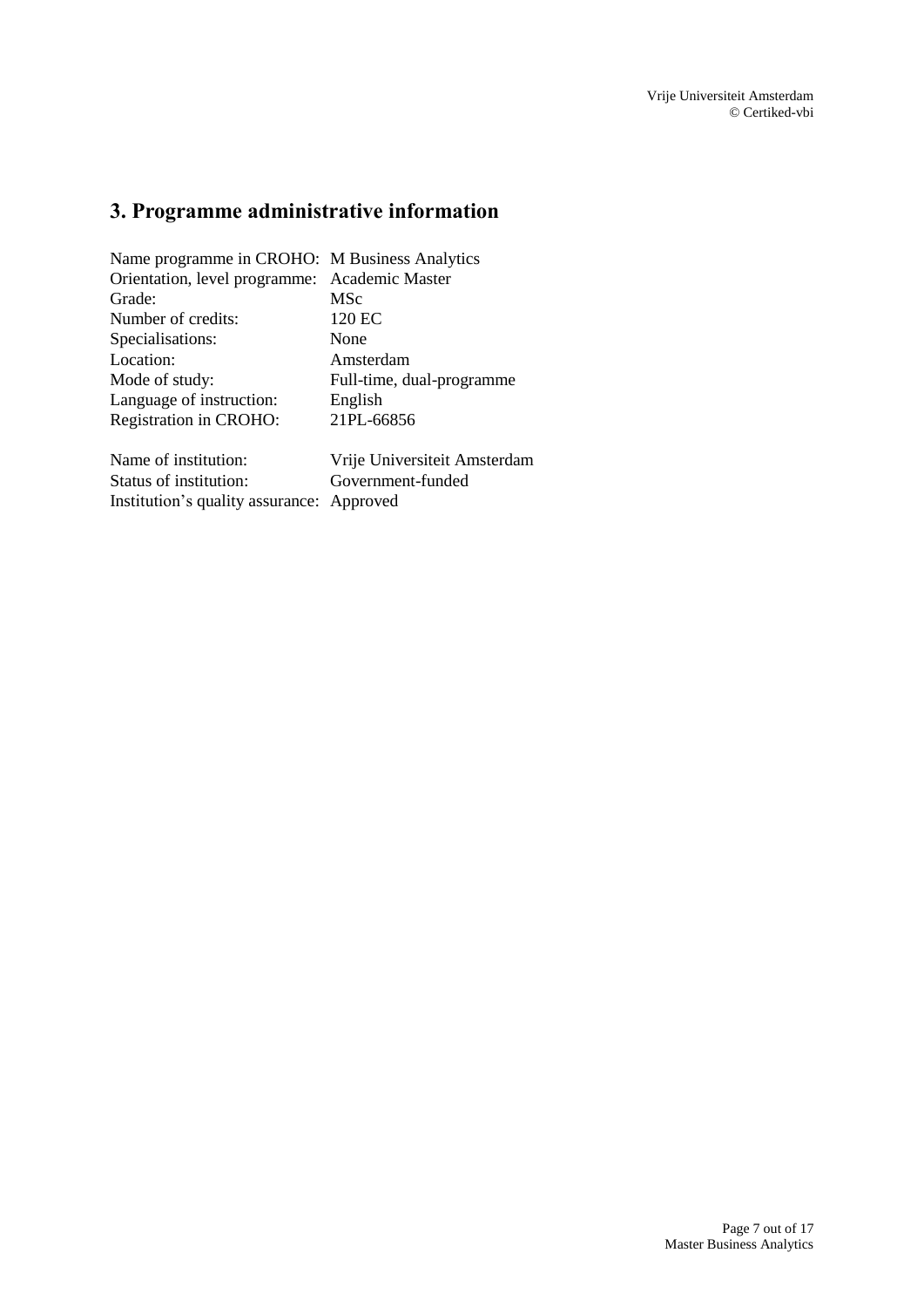## <span id="page-7-0"></span>**4. Findings, considerations and assessments per standard**

## <span id="page-7-1"></span>**4.1 Standard 1: Intended learning outcomes**

The intended learning outcomes tie in with the level and orientation of the programme; they are geared to the expectations of the professional field, the discipline, and international requirements.

### *Findings*

The Master Business Analytics programme is one of the master programmes of the Faculty of Science of Vrije Universiteit Amsterdam. The dean of the Faculty has the responsibility for all programmes of the Faculty. This Master programme is part of the Graduate School of Natural Sciences and Mathematics of this Faculty. The director of the programme is responsible for the contents, the organisation and the quality of the programme. The programme director is assisted by the programme coordinator and the academic advisor. The Programme committee for the Bachelor Business Analytics and Master Business Analytics programmes, being composed of equal numbers of lecturers and students, advises programme management on quality issues. Lecturers in the Programme committee come from both the Department of Mathematics and the Department of Computer Science. The Faculty-wide Examination board assures the quality of examinations and assessments of this programme. The sub-committee of this Faculty-wide board for the Mathematics and Business Analytics programmes has the responsibility to assure the quality of examinations and assessments of this programme.

The objectives of the programme are to provide students with profound understanding of data-driven approaches and with scientific insights into data science and business analytics in order to address practical quantitative problems. The programme is multi-disciplinary and educates students in the disciplines of mathematics, computer science and, to a lesser extent, business administration. In terms of fields within the mathematics discipline, the programme is directed towards stochastics and operations research. Students are trained in research skills and in academic skills, such as problemsolving skills, skills to work in multidisciplinary teams and communication skills.

The joint Mathematics programmes in the Netherlands drafted the Domain-Specific Framework of Reference for the Master Mathematics programmes. In this Domain-Specific Framework of Reference, the generic objectives and the generic intended learning outcomes for these programmes have been listed. These objectives and intended learning outcomes meet international standards and are largely comparable to those of the Mathematics programmes of renowned universities abroad, such as ETH Zürich, KU Leuven and University of Padova. The objectives and intended learning outcomes of this Master Business Analytics programme are supposed to be covered by this Framework but differ quite substantially from those of the Master Mathematics programmes.

In comparison to econometrics and operations research programmes of other universities in the Netherlands, the Master Business Analytics programme is more strongly directed toward computer science concepts. Compared to programmes in data science, this programme focusses more strongly on statistical or probabilistic modelling.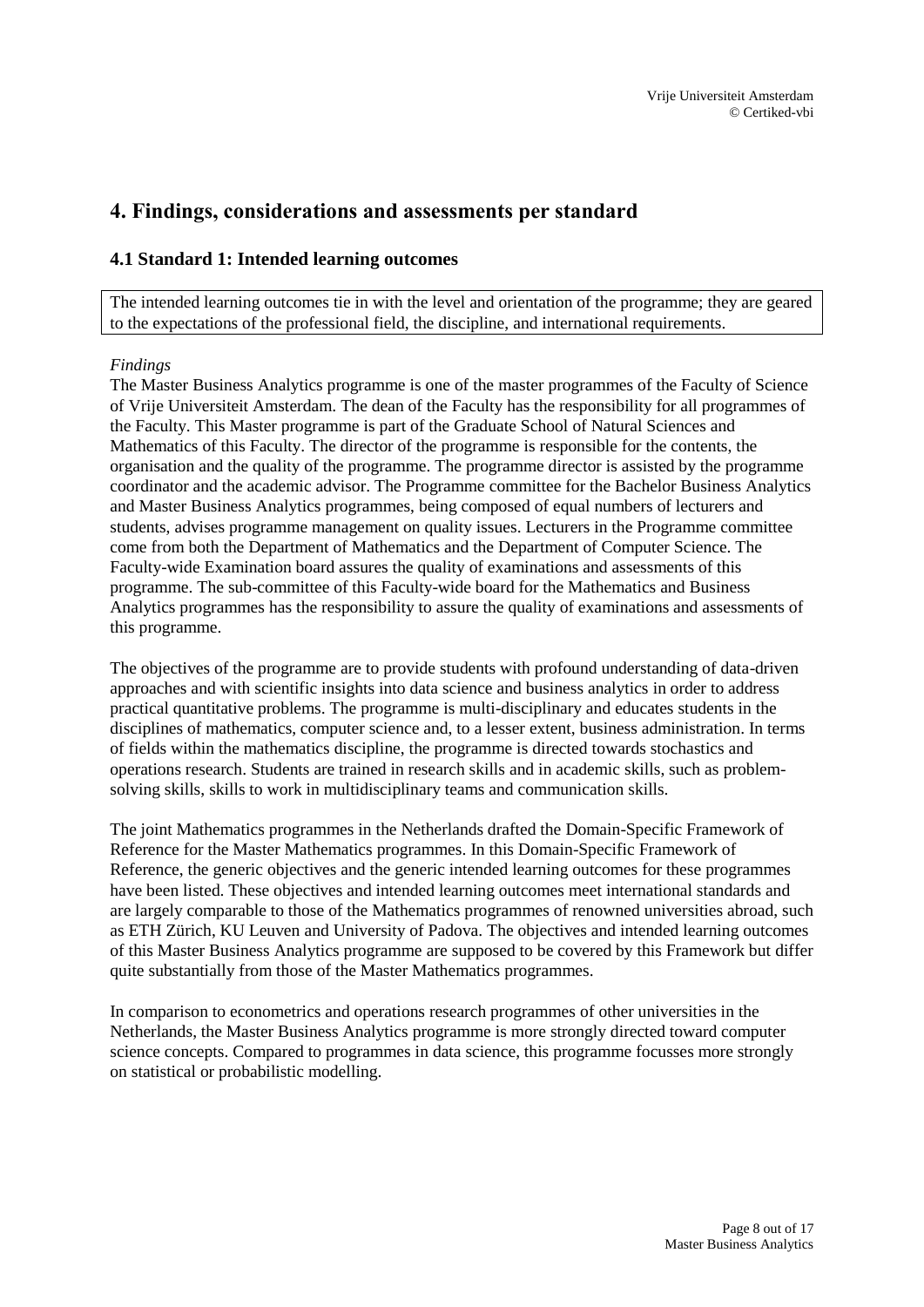The programme offers three tracks, being optimisation of business processes, computational intelligence, and financial risk management. These tracks are not formalised in terms of trackcompulsory courses. The programme is offered in the full-time study mode and in the dual-programme study mode. The latter study mode combines the study in the programme and being employed in organisations on positions, relevant for the programme. Students may apply for this option.

Students are primarily educated to find non-academic positions on the labour market. The majority of the graduates are educated for these positions. Some students proceed to PhD trajectories.

The objectives of the programme have been translated into the intended learning outcomes. These include, as main elements, knowledge and understanding of advanced methods in mathematics and computer science to be applied to business processes; knowledge and skills to plan and conduct research in this domain and to state and analyse research results; knowledge and skills to model complex business processes, using advanced methods from mathematics or computer science; knowing how to obtain working knowledge of other fields within the mathematics or computer science disciplines; awareness of the role of mathematics in society; skills to work in multidisciplinary teams; and skills to communicate in writing and orally with expert and non-expert audiences in this domain.

The intended learning outcomes of the programme have been compared to the Dublin descriptors for master programmes, to establish their master level.

#### *Considerations*

The panel is positive about the programme objectives to educate students in profound understanding of and scientific insights in data science and business analytics in order to address practical quantitative problems in organisations. The panel supports that students are trained in research skills and academic skills, such as problem-solving skills, skills to work in multidisciplinary teams and communication skills.

The panel considers the Domain-Specific Framework of Reference to be an appropriate description of the mathematics discipline and of the standards and requirements graduates of both bachelor and master programme have to meet. The panel welcomes the efforts of the joint Mathematics programmes in the Netherlands to have drafted this Framework. The objectives and intended learning outcomes of this programme meet the Framework, but the panel thinks it is important to specify more clearly the relations between the business analytics domain and the mathematics discipline in the Framework. The panel advises to add ethical awareness to the intended learning outcomes, as specified in the Framework.

The panel approves of the three tracks being offered in the programme and of the full-time and dualprogramme study modes in the programme. These options allow students to tailor the programme to their preferences and to combine study and work.

The programme intentions to educate students for positions in the non-academic, professional field or, in some cases, to proceed to PhD trajectories are supported by the panel.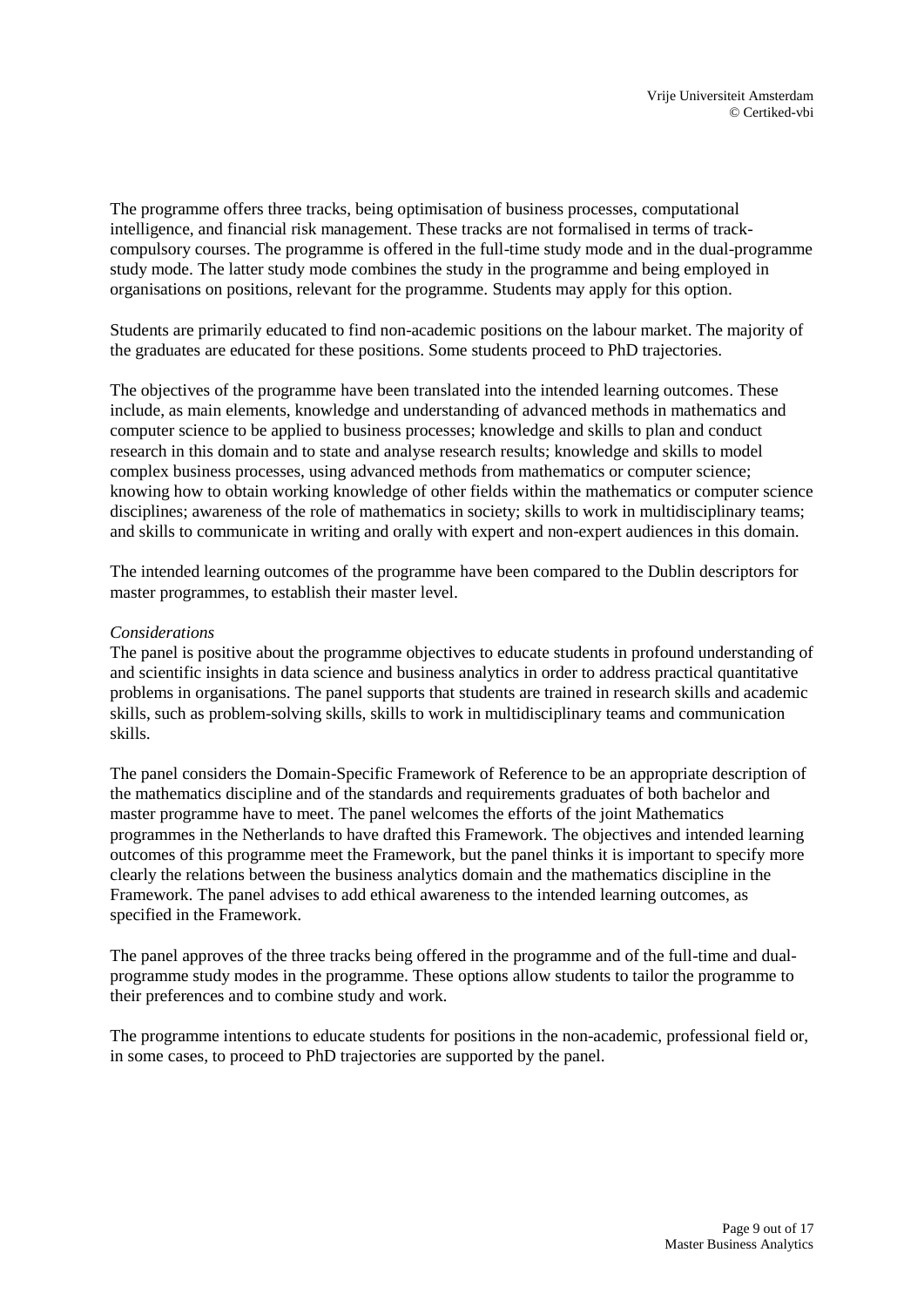The intended learning outcomes of the programme correspond to the programme objectives. These intended learning outcomes are in accordance with the master level.

#### *Assessment of this standard*

These considerations have led the assessment panel to assess standard 1, Intended learning outcomes, to be satisfactory.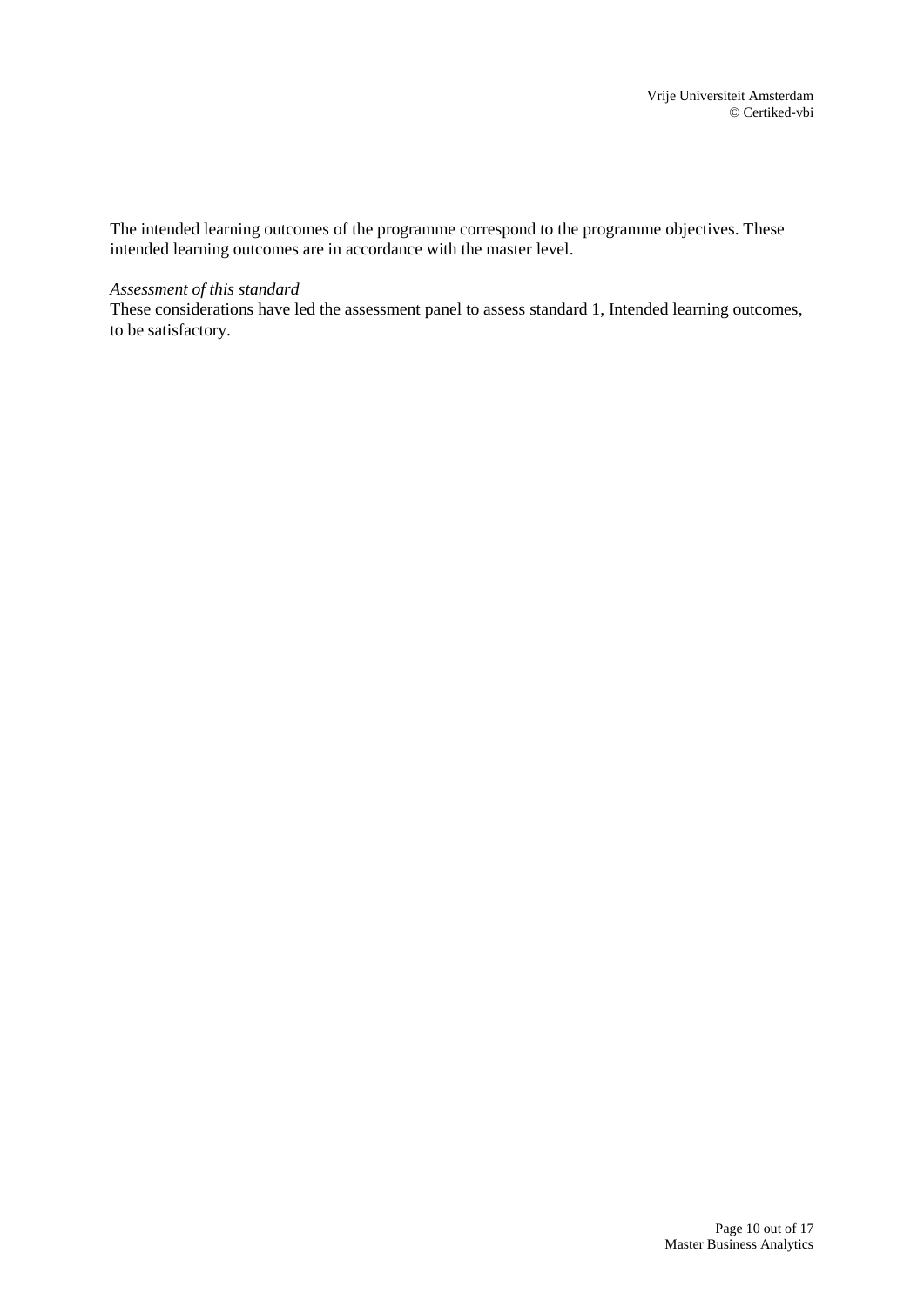### <span id="page-10-0"></span>**4.2 Standard 2: Teaching-learning environment**

The curriculum, the teaching-learning environment and the quality of the teaching staff enable the incoming students to achieve the intended learning outcomes.

#### *Findings*

The number of students enrolling in the programme gradually increased over the years, going from 37 incoming students in 2013 to 59 students in 2018. The number of foreign students is rather stable at about five to ten students per year. The programme wants to increase the number of foreign students to promote the international classroom. About 25 % of the incoming students opt for the dual-programme study mode, combining study and work. Students having completed the Bachelor Business Analytics programme are admitted unconditionally. All other applicants are to have taken in their prior education at least 90 EC in mathematics and/or computer science and/or econometrics, at least 45 EC in mathematics, including statistics and probability, are to report programming skills, and are to be proficient in English. Students having obtained bachelor degrees in higher vocational education (hbo) are only admitted to the programme, if they have passed the pre-master programme (30 EC). The premaster programme is tailor-made, the contents depending upon the student's prior education. Students with more than 30 EC of deficiencies are not admitted to the pre-master programme.

The study load of the curriculum is 120 EC. The curriculum takes two years to complete. Programme management presented a table, showing the curriculum to cover all of the intended learning outcomes. The curriculum is composed of 78 EC of mandatory courses, 24 EC of constrained elective courses and 18 EC of free elective courses. In the mandatory and constrained elective courses, students are primarily taught advanced methods in specific fields within mathematics or computer science. In three compulsory project-based courses, students are to integrate the knowledge and skills acquired. In the course *Project Optimisation of Business Processes*, students are to design and implement a decision support system for a virtual customer. In the course *Research Seminar Business Analytics*, students study literature on a specific research topic. At the end of the curriculum, students complete the *Master project* (36 EC), being an individual research project, conducted in an organisation. Some of the constrained elective courses are Mastermath courses.

The total number of permanent staff members lecturing in the Bachelor Business Analytics and Master Business Analytics is 44 lecturers representing 15.7 full-time equivalents of teaching capacity in total. Most of the lecturers in the programmes are staff members from the Department of Mathematics. In addition, lecturers from the Department of Computer Science of the Faculty of Science and from the School of Business and Economics of Vrije Universiteit Amsterdam are involved in the programme. Nearly all staff members are active researchers in their respective fields and almost all of them have PhD degrees. About 77 % of the staff members in the Department of Mathematics are BKO-certified. Others are in the process of obtaining the BKO-certificate. All permanent staff members are BKOcertified. Over 60 % of the lecturers from the Department of Computer Science and the School of Business and Economics have obtained the BKO-certificate. PhD students, postdoctoral researchers and senior master students lecture in tutorials or computer labs. They have been trained for this work. They are engaged in grading assignments and examinations, but only under the supervision of examiners. Lecturers meet monthly to discuss aspects of teaching in the programme. Lecturers are free to organise their lectures, as long as course goals are met. Students appreciate lecturers' capabilities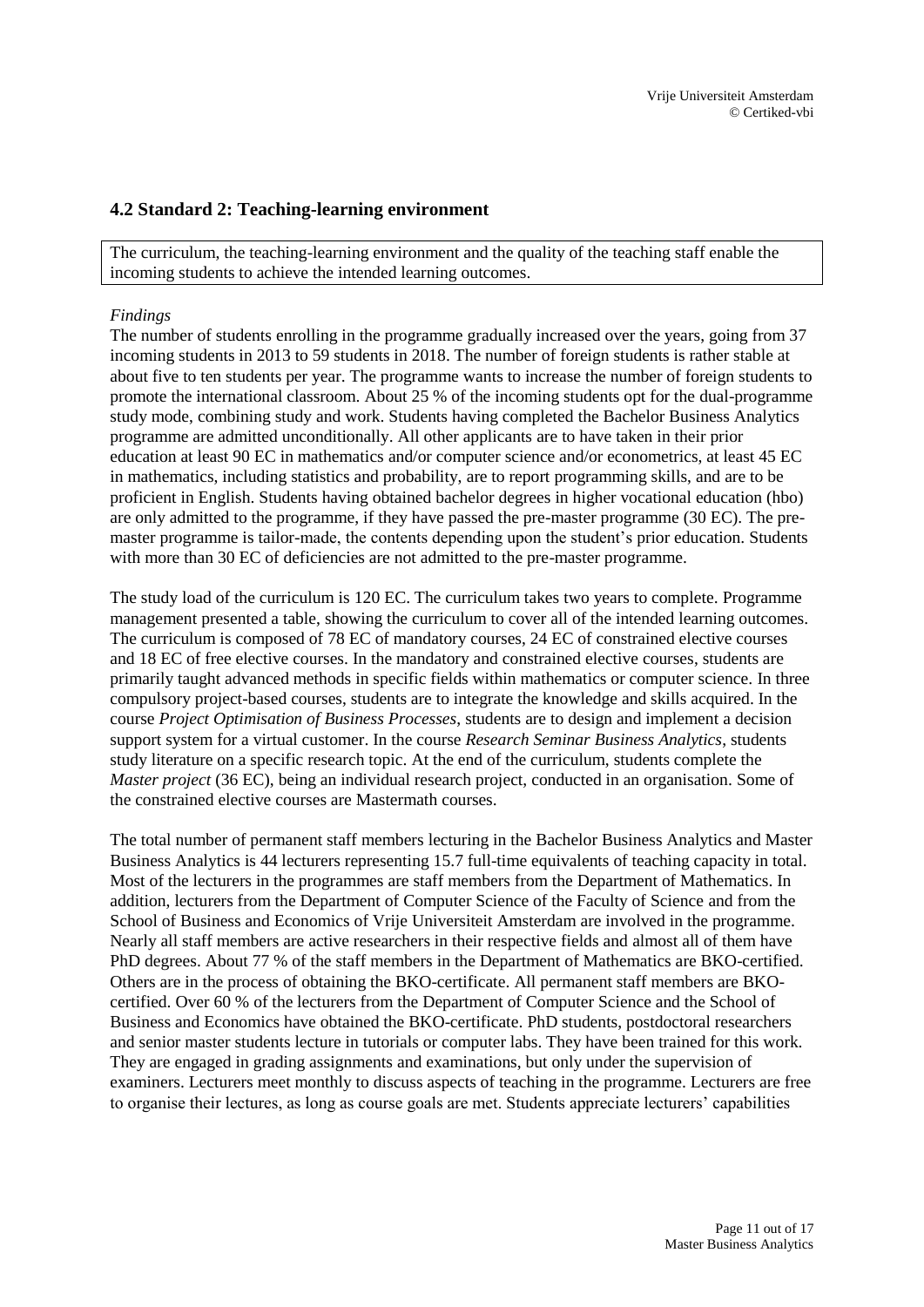and accessibility. Lecturers experience the work load as challenging. About eight new positions in the Department of Mathematics are being created, among others on account of the Mathematics sector plan. Additional positions will be created in the Department of Computer Science as well.

The programme educational concept is to foster students actively engaging in the learning processes, to teach them to address advanced problems, mostly in teams. Study methods adopted in the programme are lectures, tutorials, computer practice sessions, small case studies, projects, written and oral presentations and self-study. The knowledge gained in the courses is integrated in projects, students in teams addressing problems in organisations. The academic advisor meets with every one of the students in the beginning of the programme. Students are invited to turn to the study advisor in case of problems. The programme coordinator counsels students on selecting elective courses. Hardly any students drop out of the programme. The average student success rates are 28 % after two years and 70 % after three years (figures for the last three years).

### *Considerations*

The panel considers the influx of students to be satisfactory. The panel approves of the admission requirements and entry procedures of the programme. The panel is positive about hbo-students being allowed to take the pre-master programme.

The curriculum of the programme matches the intended learning outcomes. The panel regards the curriculum to be appropriate, students being taught advanced subjects in the fields of mathematics or computer science and being taught to apply this knowledge and these skills to address quantitative problems in organisations. The programme introduces students clearly to the professional dimensions of the subjects taught. The panel suggests to maintain and, where required, strengthen the relations with research. The panel recommends to reinforce the subject of ethics in the curriculum.

The staff members lecturing in the programme have solid research backgrounds in the fields they are lecturing in and are motivated teachers. Their educational capabilities are up to standard. The panel notes the appreciation of lecturers by students. The panel is positive about the strong relations between the Departments and the Faculty cooperating in the programme. As the work load of lecturers is rather challenging, the panel welcomes extra staff being recruited.

The educational concept and the study methods adopted in the programme are regarded by the panel to be effective. The panel applauds the intensive and effective study guidance by the study advisor. The panel considers the material facilities for the programme to be satisfactory, in particular after the relocation to the new building. The student success rates of the programme are adequate.

#### *Assessment of this standard*

These considerations have led the assessment panel to assess standard 2, Teaching-learning environment, to be satisfactory.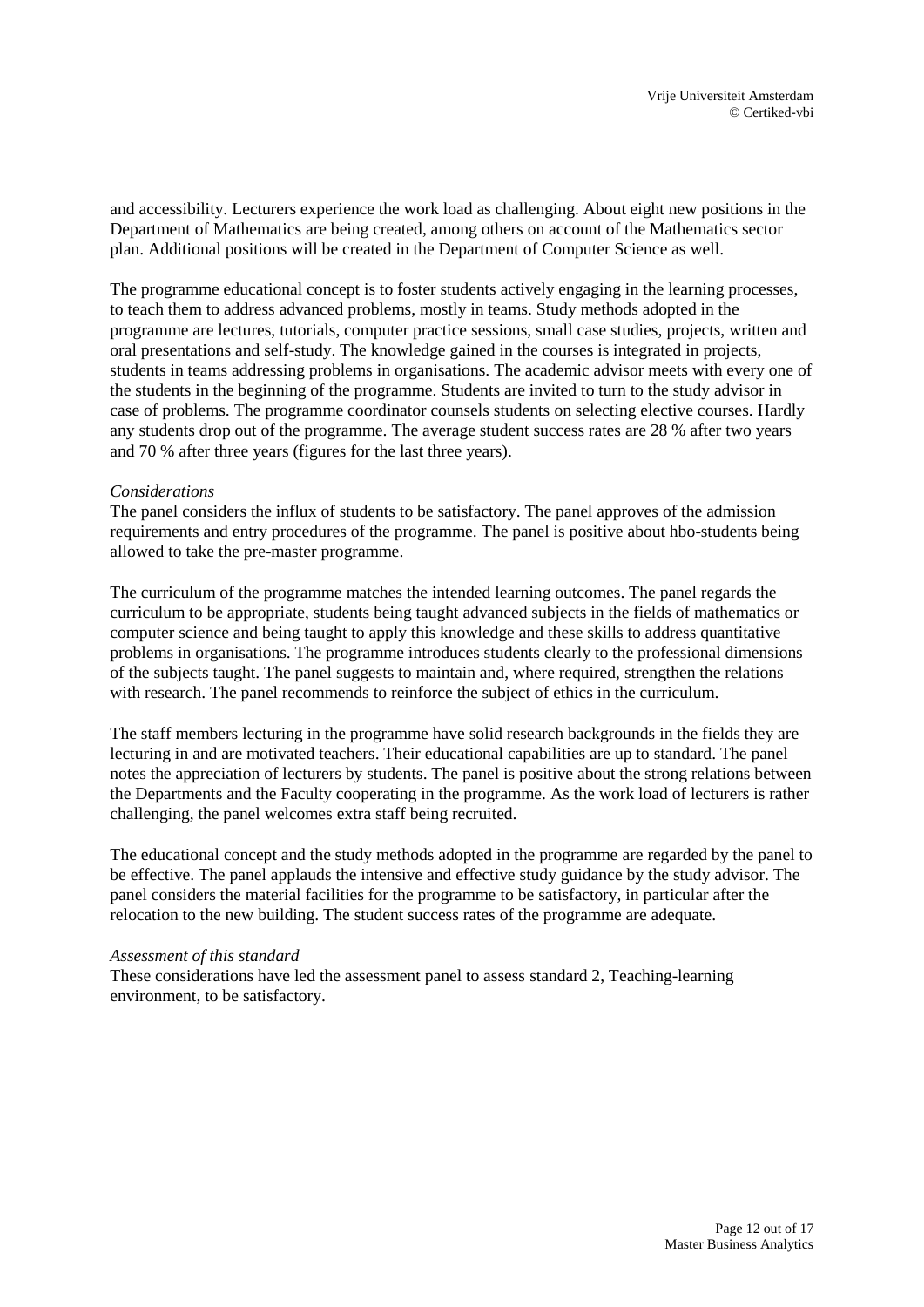### <span id="page-12-0"></span>**4.3 Standard 3: Student assessment**

#### The programme has an adequate system of student assessment in place.

### *Findings*

The programme examination and assessment procedures are aligned with the Vrije Universiteit Amsterdam policies and the Faculty of Science policies. The examinations and assessments are governed by the principles of constructive alignment, linking the course examinations to the programme intended learning outcomes. As has been indicated, the Sub-examination board for Mathematics and Business Analytics monitors the quality of examinations and assessments of this programme. This board is part of the Faculty-wide Examination board.

The examination methods for the courses are selected in line with the courses' contents. The examination methods in the programme include written examinations, written final examinations, homework assignments, programming tests, reports and oral presentations. In most of the courses, multiple examinations are scheduled. Homework assignments may constitute no more than 40 % of the course grade to counter the effects of any free-riding. The written examinations have to be at least 60 % of the course grade. To pass the course, the grade of written examinations has to be at least 5 out of 10. Teaching assistants may be involved in marking course examinations, but only under examiners' supervision.

The curriculum is concluded with the individual Master project, taking six months (36 EC) and being done as internships at organisations in the professional field. Students are required to address real-life problems in these organisations, taking analytical or data-driven approaches. The Master projects are scheduled strictly, being organised by the Internship coordinator. Students have to find the internship positions themselves, but may be assisted by the programme. Students are guided in the course of the projects by the daily supervisor from the host organisation and by the supervisor from the Department of Mathematics or Computer Science of Vrije Universiteit Amsterdam. Students have regular meetings with their university supervisor. Before being allowed to start, students must have their detailed project proposals be approved by the programme Internship board. The mathematics and/or computer science contents of the project have to be clear from the proposal. The projects are assessed separately by the university supervisor and the second reader, at least one of them coming from the Department of Mathematics or Computer Science. The projects are assessed on the basis of the written thesis (55 % of the grade, grade ate least 5.5 out of 10), execution and attitude (35 % of the grade), and the final, oral presentation (10 % of the grade). The grades are to be motivated on the Master project assessment form.

Programme management and the Examination board have taken a number of measures to promote the quality of examinations and assessments. The Examination Board appoints two examiners for each of the courses. Course goals are drafted in clear terms. Draft examinations are peer-reviewed by fellow examiners. Examination matrices have been adopted. Answer models to mark examinations have to be submitted. The validity of examinations with pass rates of less than 50 % are checked by the Examination board. Students are entitled to inspect their marked examinations. Every year, the Examination board inspects 10 % of the course examinations, a number of Master projects and a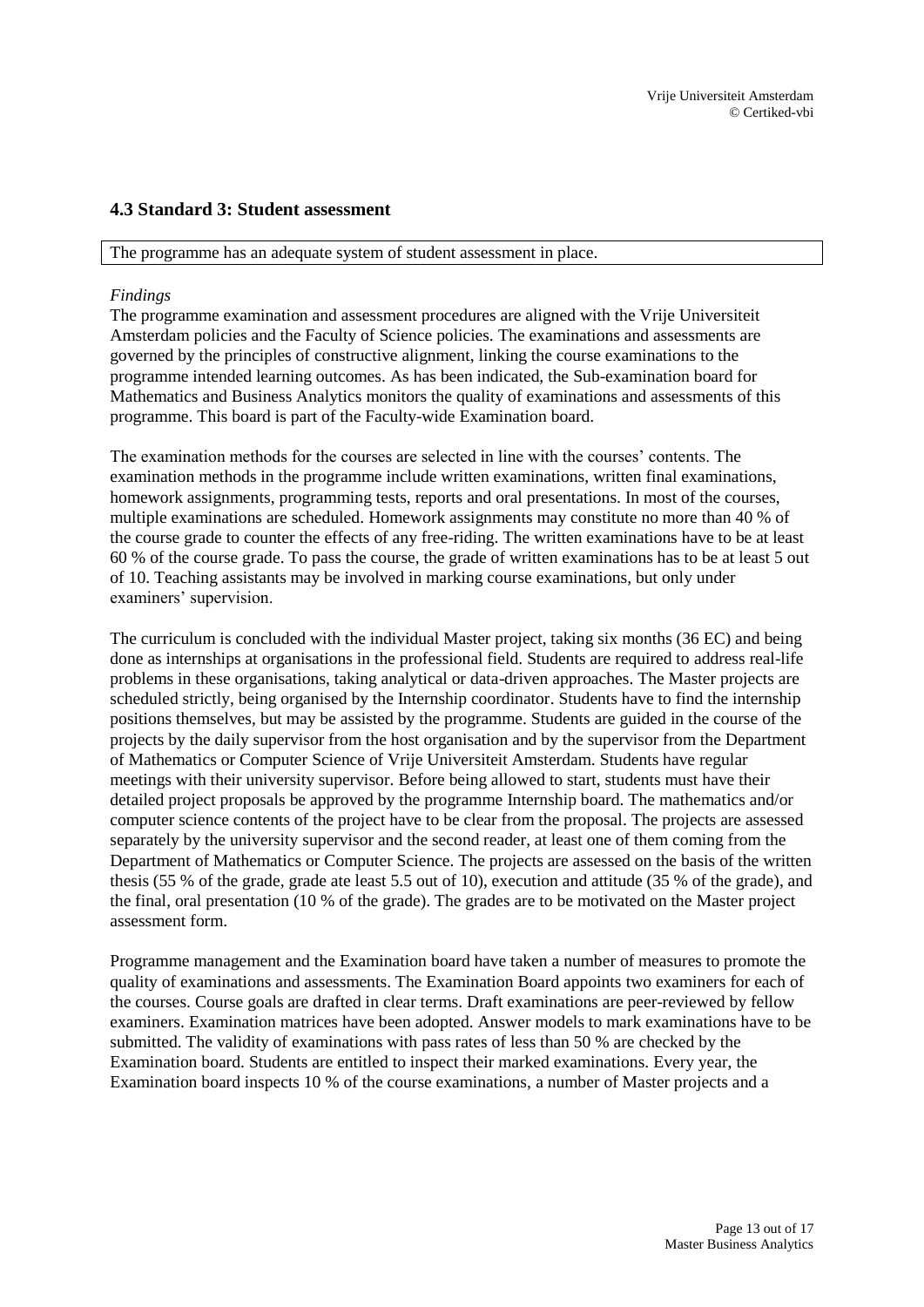number of Master project's assessment forms. Master projects are all checked for plagiarism, unless issues with confidentiality emerge.

As has been said, dual-programme students are required to be employed in for the programme relevant positions within organisations. Whether positions are relevant for the programme is assessed by the programme on the basis of the dual work period proposal. For study-related activities in the organisation, students are awarded 12 EC of credits. To obtain these credits, dual-programme students are to submit the report of these activities at completion of the dual-programme period, which takes 16 months. Dual-programme students are to complete the Master project on the same conditions as the full-time students, the Master project internship being strictly separated from the dual work period.

The Examination board monitors the contents and quality of the examinations of the Mastermath courses. The Teaching and Examination Regulations of this programme apply for the Mastermath courses. The examination boards of all programmes, participating in Mastermath, meet yearly to discuss the Mastermath examinations' and assessments' quality assurance.

#### *Considerations*

The panel approves of the examinations and assessment rules and regulations of the programme, these being in line with Vrije Universiteit Amsterdam and Faculty of Science policies. The panel is positive about the position and the activities of the Examination board.

The panel approves of the examination methods adopted by the programme. The examination methods are consistent with the goals of the courses. The processes of marking examinations are adequate. The policies to curtail any effects of free-riding are appropriate.

The supervision and assessment processes for Master projects have been well-organised. Students are offered appropriate supervision. The assessment procedures are up to standard, involving two examiners assessing the work separately and on the basis of assessment scoring forms. The panel, however, advises to add more extensive arguments to substantiate the assessments of the Master projects. These may take the form of concise comments on the selection of the topic of the thesis, the preparation of the student on the subject concerned, the summary of the contents of the thesis, the specification of the own contributions by the student, the creativity and mathematical depth of the student contributions and the quality of writing and oral presentation by the student.

The panel considers the measures taken by the programme to assure the quality of examinations and assessments to be appropriate. The panel regards these measures as assuring valid, reliable and transparent examinations and assessments. The regulations adopted to assure the relevance of dualprogramme students' positions in organisations and to justify awarding 12 EC for study-related activities in these organisations are appropriate. The quality control of the Mastermath examinations is up to standard.

#### *Assessment of this standard*

The considerations have led the assessment panel to assess standard 3, Student assessment, to be satisfactory.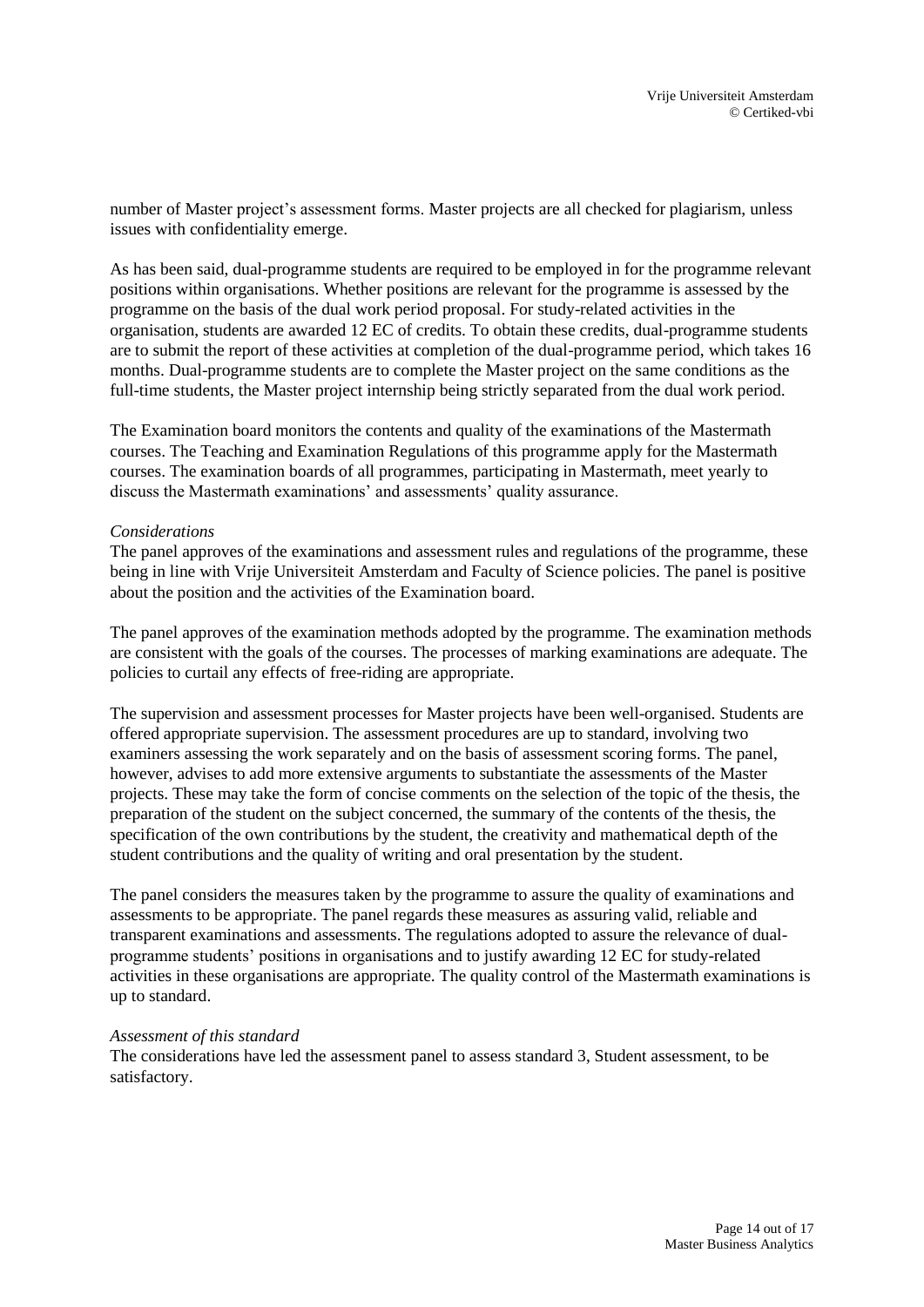## <span id="page-14-0"></span>**4.4 Standard 4: Achieved learning outcomes**

The programme demonstrates that the intended learning outcomes are achieved.

#### *Findings*

The panel studied the examinations of a number of courses of the programme.

The panel reviewed the Master projects of fifteen graduates of the programme with different grades and being of both full-time students and dual-programme students. In the Master projects, students are to demonstrate mastering all intended learning outcomes of the programme. They are in particular assessed on understanding the problems put forward, obtaining, cleaning and analysing data sets, drafting and solving quantitative models, analysing and presenting results, and finding new ways of solving these problems. The average grade of the Master projects is 7.9 for the graduates of the last two years.

In the curriculum, activities are scheduled for students' labour market preparation. The Master projects are internships in organisations in the professional field, and, therefore, prepare students for the labour market. Dual-programme students are already employed and, as a consequence, know the professional practice. From 2008 onwards, the Work field advisory board for the Mathematics and Business Analytics programmes, being composed of programme alumni and professional field representatives, advises programme management on the alignment of the programme with trends in the professional field.

Many students in the programme are offered positions by the host organisations where they complete their Master project. The programme conducted a survey among graduates of the programme. About 97 % of all graduates are employed. Programme graduates are employed as data scientists (34 %), in finance (21 %), in consultancies (15 %), in IT companies (15 %), in logistics (10 %) or in research or academia (6 %). A limited number of students proceeds to PhD trajectories.

#### *Considerations*

The examinations of the courses which were reviewed by the panel are of appropriate level.

The panel assesses the Master projects to be satisfactory. The quality of the projects varies. The panel supports the grades awarded to the projects. No Master projects were found to be unsatisfactory.

The panel is convinced the programme graduates have reached the intended learning outcomes of the programme. The graduates are well prepared for the professional field. Programme graduates find appropriate positions close to their graduation date.

#### *Assessment of this standard*

The considerations have led the assessment panel to assess standard 4, Achieved learning outcomes, to be satisfactory.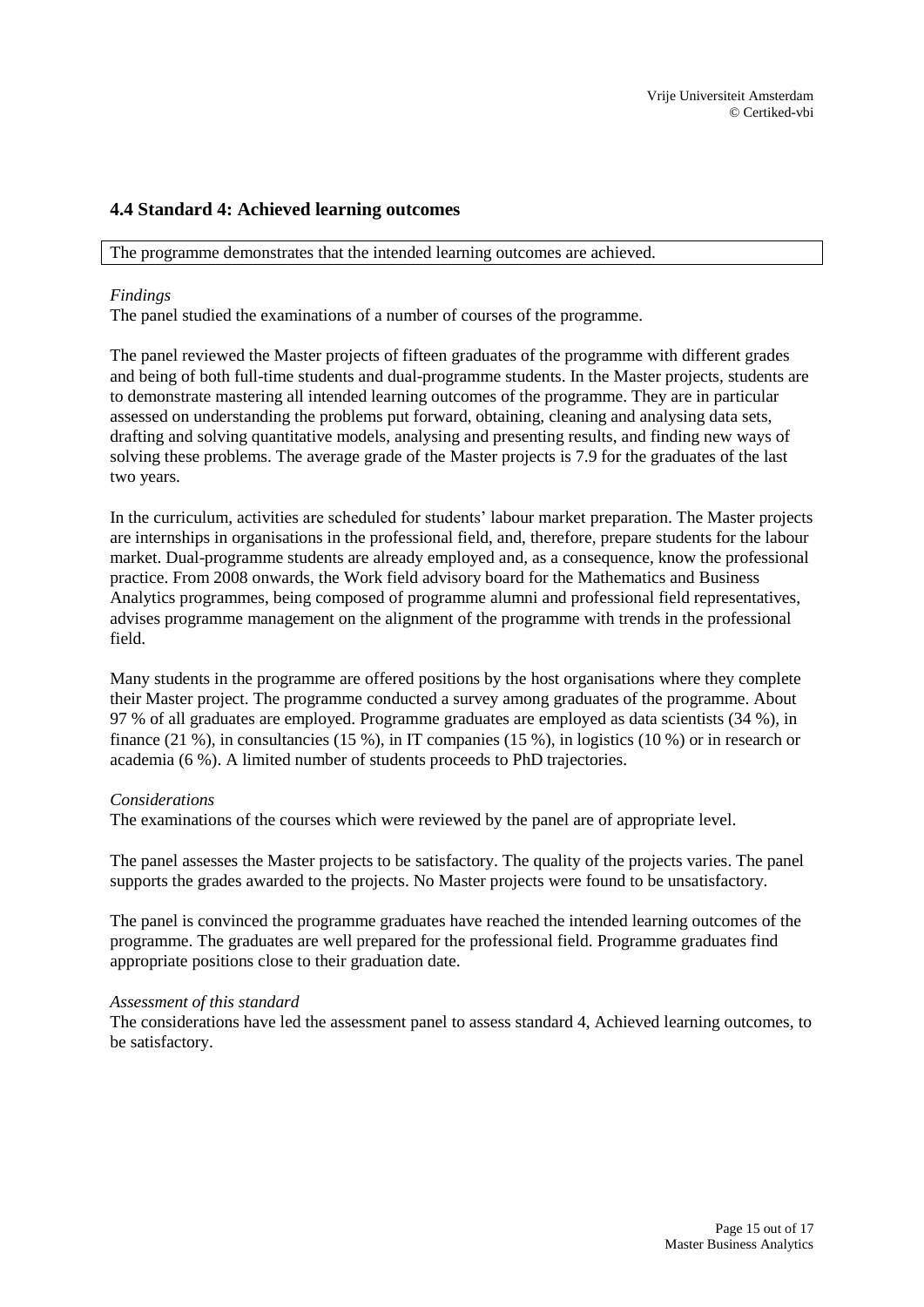# <span id="page-15-0"></span>**5. Overview of assessments**

| <b>Standard</b>                           | Assessment   |
|-------------------------------------------|--------------|
| Standard 1. Intended learning outcomes    | Satisfactory |
| Standard 2: Teaching-learning environment | Satisfactory |
| Standard 3: Student assessment            | Satisfactory |
| Standard 4: Achieved learning outcomes    | Satisfactory |
| Programme                                 | Satisfactory |